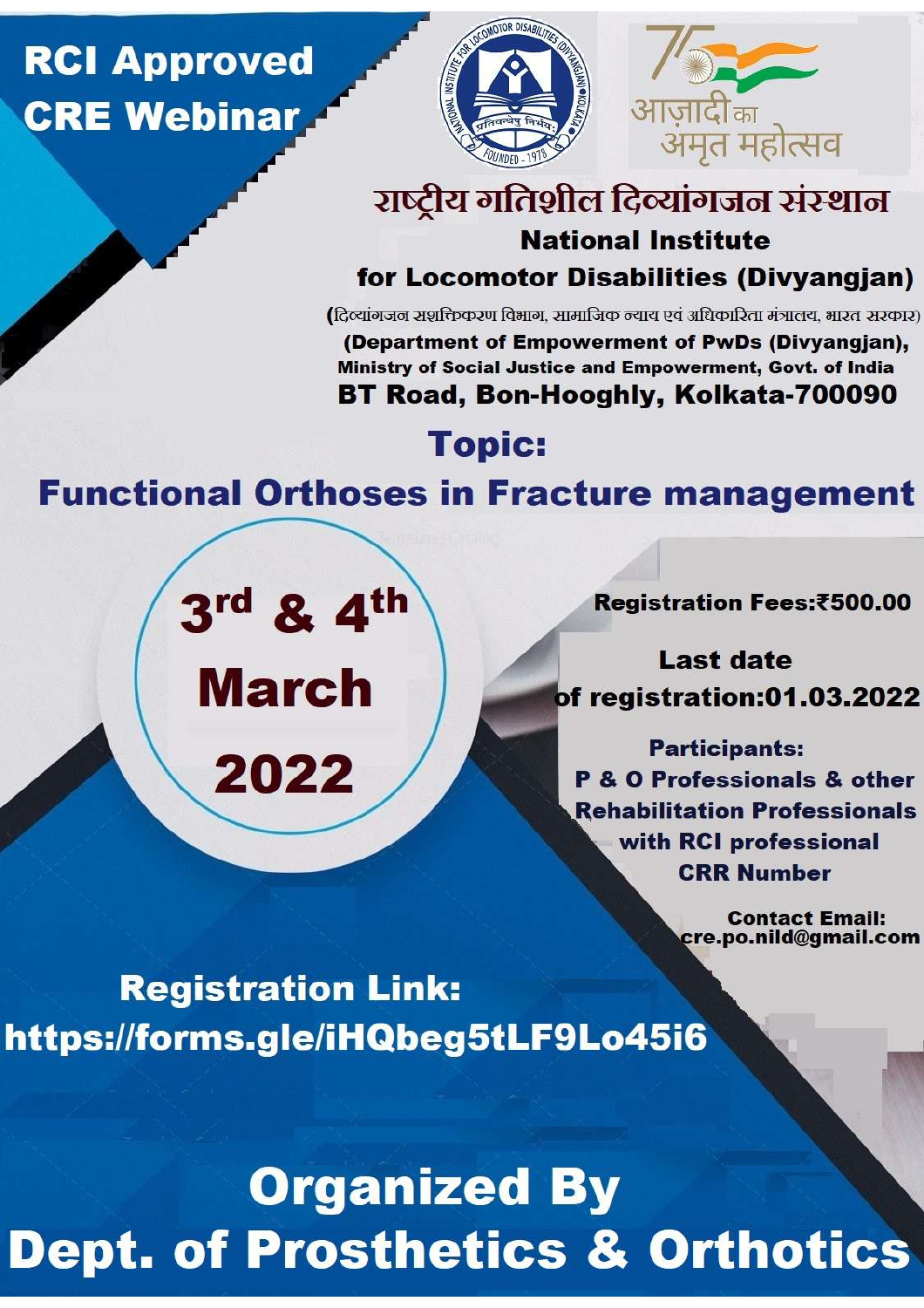

#### **राष्ट्रीय गतिशील दिवयाांगजन सांस्थान**

(दिव्यांगजन सशक्तिकरण विभाग, सामाजिक न्याय एवं अधिकारिता मंत्रालय, भारत सरकार)





 (Department of Empowerment of PwDs (Divyangjan), Ministry of Social Justice and Empowerment, Govt. of India

#### **Department of Prosthetics and Orthotics**

**Two days CRE Webinar on "Functional Orthoses in Fracture management"**

#### **\_\_\_\_\_\_\_\_\_\_\_\_\_ Thursday & Friday- 3 rd & 4 th March 2022**

#### **Program Schedule**

#### **Technical Session, Thursday Day-1 3 rd March 2022**

| 10:00am to 10:30am                        | <b>Inauguration</b>                                            |                                               |
|-------------------------------------------|----------------------------------------------------------------|-----------------------------------------------|
| <b>Session</b>                            | <b>Topic</b>                                                   | <b>Resource Person</b>                        |
| <b>Technical Session - I</b>              | <b>Introduction: Overview of Fractures,</b>                    | Dr.<br><b>Anand</b><br><b>Kishore</b><br>Pal. |
| $(10:30am)$ to 11:15 am)                  | <b>Classification of Fracture, Mechanism</b>                   | <b>HOD(Orthopaedics)</b>                      |
|                                           | of Fracture and Fracture Healing                               | <b>IPGMER-SSKM</b><br>Hospital,               |
|                                           |                                                                | Kolkata                                       |
| $(11:15 \text{ to } 11:45 \text{ am})$    | Discussion & Question answer session (MCQ/OBJECTIVE            |                                               |
|                                           | <b>QUESTIONS</b> for the participants)                         |                                               |
| $(11:45 \text{ to } 12:00 \text{ pm})$    | 15 min recess                                                  |                                               |
|                                           |                                                                | Dr. Ujjwal Debnath,                           |
| <b>Technical Session - II</b>             | <b>Thoraco Lumbar Fracture and its</b>                         | <b>Consultant Orthopaedics and</b>            |
| $(12:00 \text{ pm to } 12:45 \text{ pm})$ | management                                                     | <b>Spine Surgeon Kolkata</b>                  |
|                                           |                                                                |                                               |
| $(12:45 \text{ pm to } 1:15 \text{ pm})$  | <b>Discussion &amp; Question answer session (MCQ/OBJECTIVE</b> |                                               |
|                                           | <b>QUESTIONS</b> for the participants)                         |                                               |
| $(1:15 \text{ pm to } 2:00 \text{ pm})$   | 45 min recess                                                  |                                               |
|                                           | <b>Upper Extremity Fracture and its</b>                        | Dr. Faresul Haque Mullick,                    |
| <b>Technical Session - III</b>            | management                                                     | <b>Orthopaedic Surgeon, NILD,</b>             |
| $(2:00 \text{ pm to } 2:45 \text{ pm})$   |                                                                | <b>Kolkata</b>                                |
| $(2:45 \text{ pm to } 3:15 \text{ pm})$   | Discussion & Question answer session (MCQ/OBJECTIVE            |                                               |
|                                           | <b>QUESTIONS</b> for the participants)                         |                                               |
| $(3:15 \text{ to } 3:30 \text{ pm})$      | 15 min recess                                                  |                                               |
| <b>Technical Session - IV</b>             | <b>Functional Orthosis for Lower Limb</b>                      | Dr. P K Lenka, $HOD(P \& O)$                  |
| $(3:30 \text{ pm to } 4:15 \text{ pm})$   |                                                                | <b>NILD, Kolkata</b>                          |
| $(4:15 \text{ pm to } 4:45 \text{ pm})$   | Discussion & Question answer session (MCQ/OBJECTIVE            |                                               |
|                                           | <b>QUESTIONS</b> for the participants)                         |                                               |
| $(4:45 \text{ to } 5:00 \text{ pm})$      | 15 min (closing for the day)                                   |                                               |